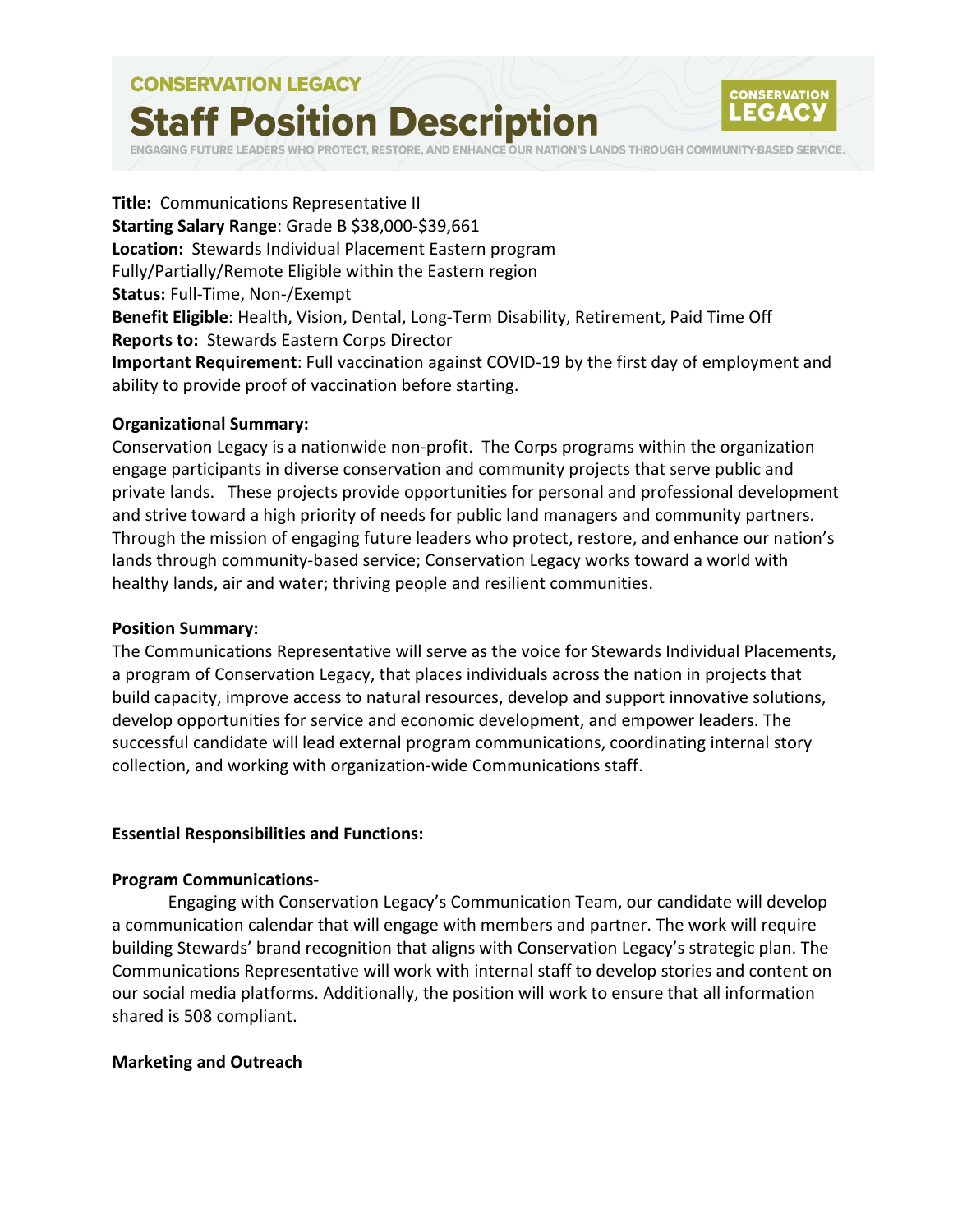The Communications Representative will build and implement a strategy to reach new audiences through social media. The staff member will design flyers, graphics, and other marketing material that represents our work and the communities in which we serve.

# **Data Management**

The Communications Representative will review and report analytics that is gathered from social media platforms and make recommendations to increase traffic on these platforms. In addition to analytics, the successful candidate will assist in report writing to funders and partners by reviewing quarterly data and capturing the success from the field and sharing it in a timely and attractive manner.

# **Alumni Outreach**

The Communications Representative will explore and make recommendations for the implementation of an alumni outreach and engagement strategies.

# **Organizational Advocacy**

The Communications Representative will successfully engage, lead and support an inclusive work environment for those of underrepresented populations within the organization and the communities we serve. They will participate in organizational-wide teams, projects and initiatives that support the work of the Strategic Plans goals.

**Other "Hats" You May Wear**: Customer Service, Relationship Development, Marketing, Administrative, Supervision or Mentorship to Others, Facilitator, Trainer, Facilities, Human Resources, Supervisor

# **Physical Requirements:**

*Conservation Legacy is committed to the full inclusion of all qualified individuals and will ensure that persons with disabilities are provided reasonable accommodations to perform essential job functions. Some positions may require periodic overnight travel, non-traditional work hours, ability to move across varied terrain, use program-specific tools and a range of technology on an infrequent or frequent basis. Exerting up to 25 pounds of force occasionally to lift, carry, push, pull, or otherwise move objects. Ability to safely drive an organizational vehicle may also be required for some positions. If you need assistance and/or a reasonable accommodation due to a disability during application or recruiting process, please send a request to the hiring manager.*

# **Qualifications:**

- Ability to successfully work in a fluid, changing work environment.
- Ability to operate Microsoft Office programs and applications, or similar platforms.
- Ability to keep others and oneself, in remote locations, accountable to expectations.
- Valid Driver's License and Insurable Driving Record per Personnel Policies.

Updated Month/Year Staff Name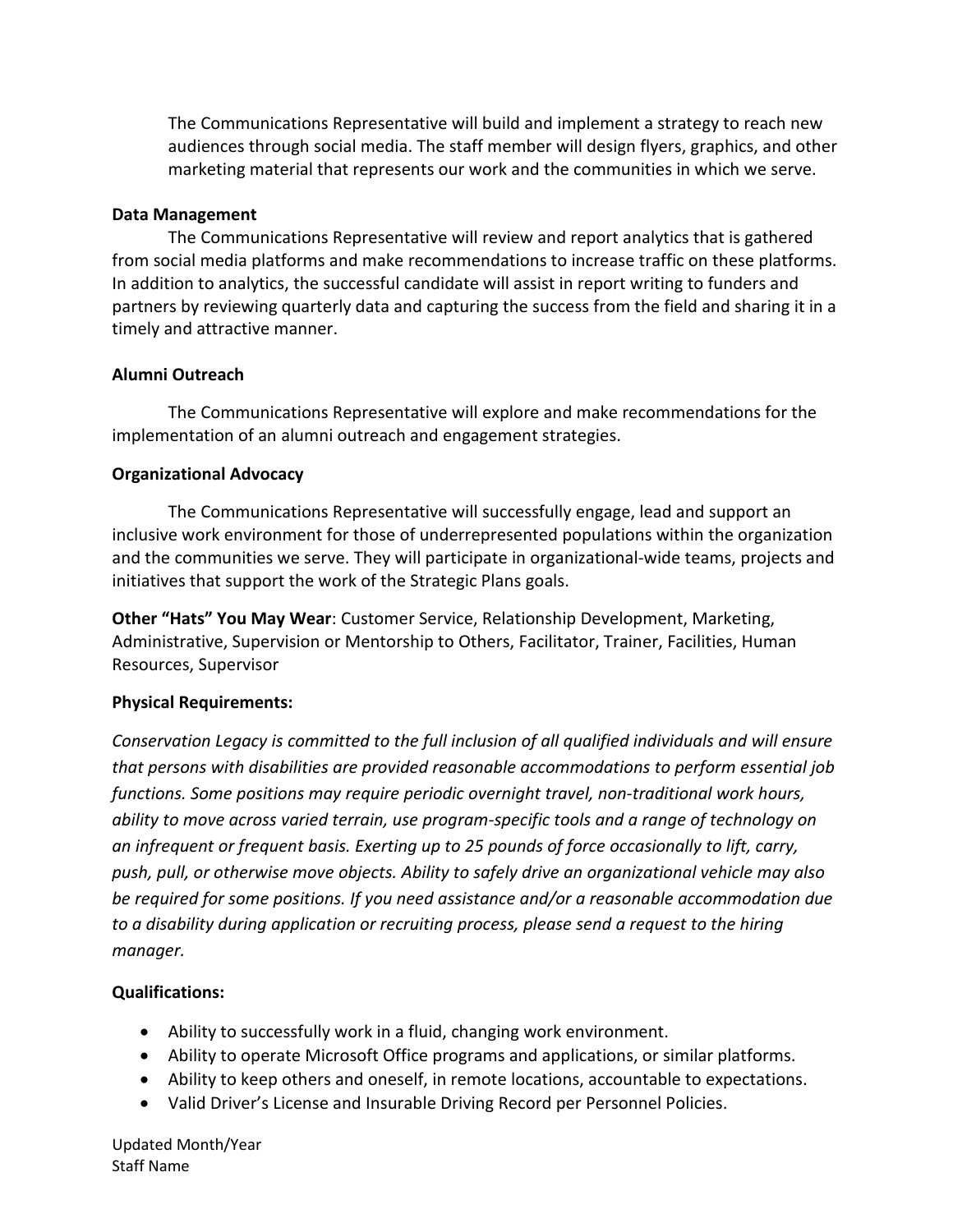- Must be able to pass the organization's criminal history check requirements.
- Full vaccination against COVID-19 by the first day of employment and ability to provide proof of vaccination before starting.
- Exhibits the ability to effectively collaborate with diverse teams or with a variety of populations, including those underrepresented at our organization and those of BIPOC communities.
- Education in marketing or communications for a specialized position or five years of related experience in a marketing related field/position.
- Demonstrated communications experience across multiple mediums including web content, social media, promotional materials, and reporting.
- Experience with graphic design software, or a working knowledge of design principles. Familiarity with Microsoft Office programs and applications, Hootsutie, Adobe Creative Suite, social media platforms and web content management systems.
- Have a basic knowledge of corps-based youth programming preferred, but not required.
- Experience with influencing diverse groups of employees to achieve common goals.
- The ability to carry out assigned work independently or with minimal supervision.
- Ability to work well with others and to seek assistance when needed to carry out assignments.
- Professional social media experience (Facebook, Instagram, others)
- Ability to distill large amounts of information into actionable and compelling narratives

Must be able to pass the organization's criminal history check requirements

**Other Competencies Desired for this Position's Success**: Manage Complexity, Resourceful, Effectively Communicate, Cultivate Innovation, Drive and/or Influence Results, Plans & Aligns.

# **To Apply:**

1. Send Cover letter and resume to April Elkins Badtke at [april@conservationlegacy.org](mailto:april@conservationlegacy.org) 

2. Include a portfolio of work-including, but not limited to writing samples, flyers, social media campaigns.

3. Cover Letter Must Include:

Subject line includes "Applicant\_(Your Name)".

Cover Letter must include a response to the following: *Provide some examples of your experience effectively working with diverse communities, including those specific to Black, Indigenous, People of Color, and other underrepresented populations, in personal or professional context.*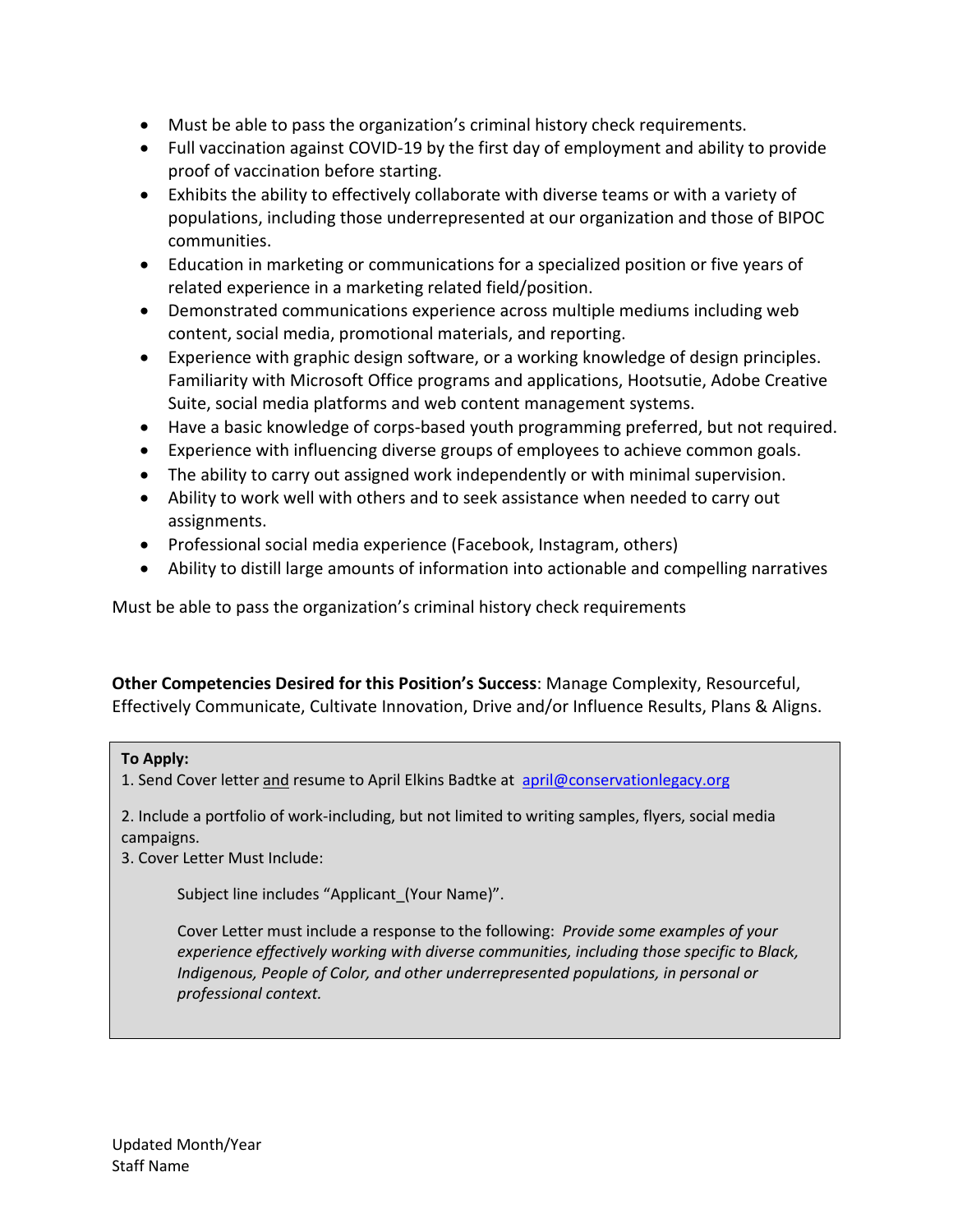*Conservation Legacy is an equal opportunity employer. We are committed to hiring a breadth of diverse professionals and encourage members of diverse groups to apply. All qualified applicants will receive consideration for employment without regard to race, color, religion, sex, age, national origin, political affiliation, protected veteran status, disability status, sexual orientation, gender identity or expression, marital status, genetic information, or any other characteristic protected by law. We also consider qualified applicants regardless of criminal histories, consistent with legal requirements.*